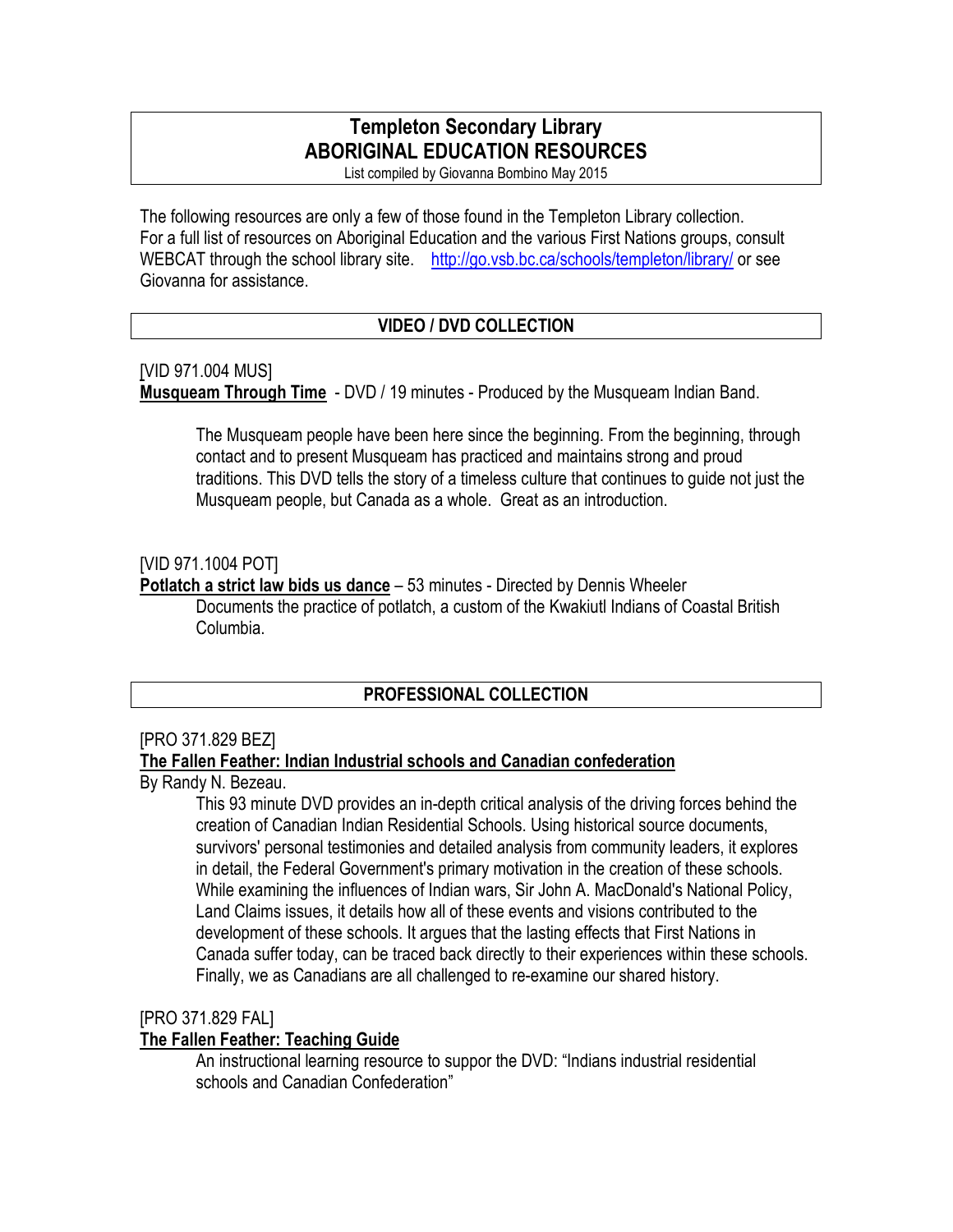# [PRO 971.004 GRA]

# **First Nations 101: [tons of stuff you need to know about First Nations people**]

By Lynda Gray

 Overview of the diverse and complex lives of First Nations people with subjects including veterans, youth, urbanization, child welfare, appropriate questions to ask a First Nations person, feminism, the medicine wheel, Two-spirit (LGBTQ), residential schools, the land bridge theory, and language preservation. Author Lynda Gray endeavours to leave readers with a better understanding of the shared history of First Nations and non-First Nations people, and ultimately calls upon all of us - individuals, communities, and governments - to play active roles in bringing about true reconciliation between First Nations and non-First Nations people.

# [PRO 971.1004 ROS]

**Fraser River Journey: learning resources: Aboriginal Studies curriculum** by Regan Ross & Rick Blacklaws / editedby Andrea Hankinson.

The Fraser River Journey documentary follows a group of 12 B.C. First Nations youth on a raft trip down the Fraser River. Wielding waterproof video cameras, the youths set out to document their adventures on one of the most stunning and diverse river systems in the world. In the process they learn important things about their province, their heritage, and themselves. The documentary film and this website were created to help us take a brief look at the past, present, and future of native life in B.C. One goal of this project is to explore how Aboriginal youth can develop an identity and a place in contemporary society. Another is to show how adults are finding ways to help Aboriginal youth participate in a culture that is adapting, regenerating and changing.

Quick Link: http://www.fraserjourney.ca

http://mediadesign.sfu.ca/FPJ/FRJeducational\_program\_web.pdf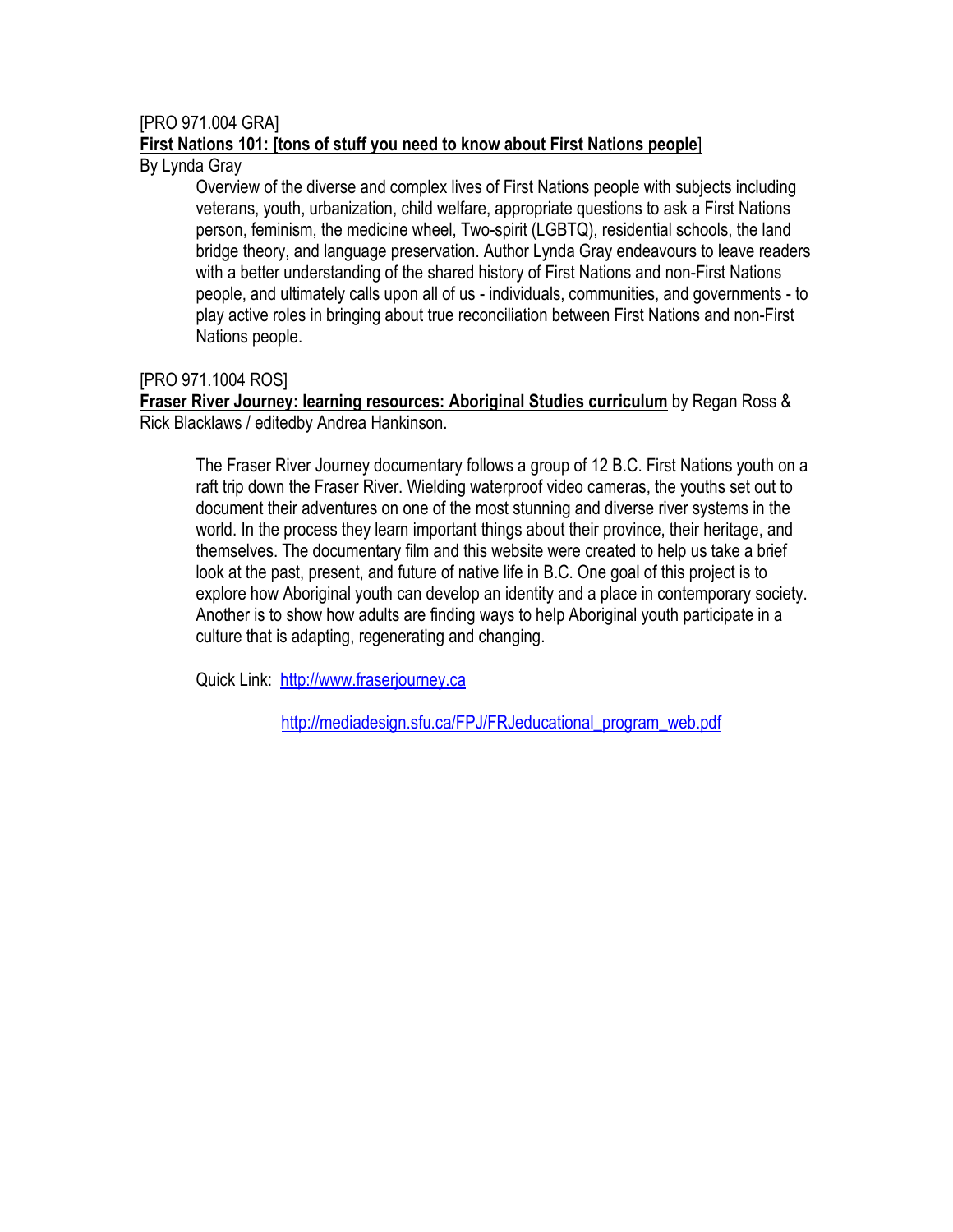# **NON-FICTION COLLECTION**

Note: Then Non-Fiction collection contains over 137 titles dealing with First Nations groups. This is a merely a selection of titles.

Aboriginality by Alan Twigg [819.09 TWI] A collection of poems and stories from Native writers exploring the literary origins of British Columbia.

Behind closed doors: stories from the Kamloops Indian Residential School by Agnes S. Jack [371.829 BEH]

Crisp blue edges: indigenous creative non-fiction / Edited by Rasunah Marsden. [819.08 CRI]

Extraordinary accounts of Native life on the West Coast: words from Huu-ay-aht ancestors by Kathrybn Anne Bridge [398.2 BRI]

The First Nations of British Columbia: an anthropological survey by Robert J. Muckle [971.1004 MUC]

From time immemorial: the First People of the Pacific Northwest Coast by Diane Silvey [971.1004 SIL]

An Illustrated history of Canada's Native People: I have lived here since the world began by Arthur J. Ray [971004 RAY]

Inconvenient Indian: the curious account of Native People in North America by Thomas King [970.004 KIN]

Just ask us: a conversation with First Nations teenage moms by Sylvia Olsen [305.235 OLS]

Learning by designing: Pacific Northwest Coast native Indian Art by Jim Gilbert & Karin Clark [708.9711 GIL]

Learning by doing: Northwest coast native Indian Art by Karin Clark & Jim Gilbert [704.03 CLA]

Moving Beyond: understanding the impact of residential school by Brent Stonefish and Jody Kechego [371.829 STO]

Two houses half-buried in sand: oral traditions of the Kul'q'umi'num' Coast Salish of Kuper Isand and Vancouver Island by Beryl Mildred Cryer [971.1 CRY]

# **FICTION & PAPERBACK COLLECTION**